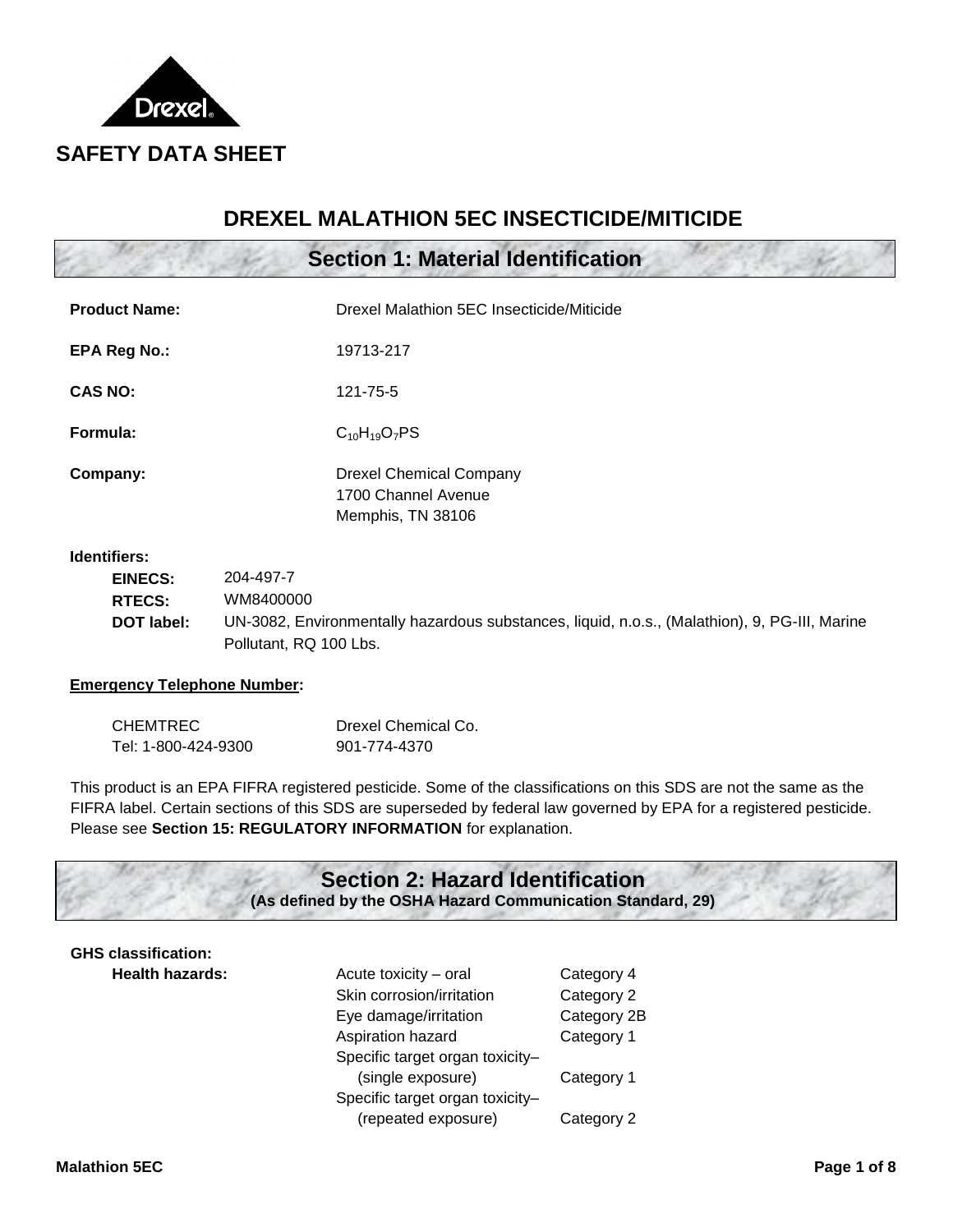|                                            | Aquatic acute toxicity<br>Aquatic chronic toxicity<br>Corrosive to metals      | Category 1<br>Category 1<br>Category 1                                                                                                                                                                                                                                                                                                                                                                                                                                                                                                                                                        |
|--------------------------------------------|--------------------------------------------------------------------------------|-----------------------------------------------------------------------------------------------------------------------------------------------------------------------------------------------------------------------------------------------------------------------------------------------------------------------------------------------------------------------------------------------------------------------------------------------------------------------------------------------------------------------------------------------------------------------------------------------|
| <b>GHS label elements:</b><br>Signal word: | Danger                                                                         |                                                                                                                                                                                                                                                                                                                                                                                                                                                                                                                                                                                               |
|                                            |                                                                                |                                                                                                                                                                                                                                                                                                                                                                                                                                                                                                                                                                                               |
| <b>Hazard statements:</b>                  | Harmful if swallowed.<br>Harmful if inhaled.<br>Causes eye irritation.         |                                                                                                                                                                                                                                                                                                                                                                                                                                                                                                                                                                                               |
|                                            | May be fatal if swallowed and enters airways.                                  |                                                                                                                                                                                                                                                                                                                                                                                                                                                                                                                                                                                               |
|                                            | Causes damage to nervous system.                                               |                                                                                                                                                                                                                                                                                                                                                                                                                                                                                                                                                                                               |
|                                            | Very toxic to aquatic life.                                                    | May cause damage to nervous system through prolonged or repeated exposure.                                                                                                                                                                                                                                                                                                                                                                                                                                                                                                                    |
|                                            | Very toxic to aquatic life with long lasting effects.                          |                                                                                                                                                                                                                                                                                                                                                                                                                                                                                                                                                                                               |
|                                            | May be corrosive to metals.                                                    |                                                                                                                                                                                                                                                                                                                                                                                                                                                                                                                                                                                               |
| <b>Precautionary statements:</b>           |                                                                                |                                                                                                                                                                                                                                                                                                                                                                                                                                                                                                                                                                                               |
| <b>Prevention:</b>                         | Wash thoroughly after handling. Avoid breathing<br>only in original container. | dust/fume/gas/mist/vapors/spray. Wear protective gloves chemically resistant to<br>this material. Examples of preferred glove barrier materials include: Neoprene,<br>Nitrile/butadiene rubber ("nitrile" or "NBR") or Polyvinyl chloride ("PVC" or "vinyl").<br>Wear eye protection/face protection (see Section 8). Wash face and hands<br>thoroughly after handling. Do not eat, drink or smoke when using this product.<br>Use only outdoors or in well-ventilated area. Prevent from entering into sewers,<br>waterways and/or groundwater. See Section 12: Ecological Information. Keep |
| <b>Response:</b>                           | NOT induce vomiting.                                                           | If swallowed: Immediately call a poison control center/doctor. Rinse mouth. Do                                                                                                                                                                                                                                                                                                                                                                                                                                                                                                                |
|                                            | advice/attention.                                                              | If on skin: Wash with plenty of water. If skin irritation occurs: Get medical<br>advice/attention. Take off contaminated clothing and wash it before reuse.<br>If in eyes: Rinse cautiously with water for several minutes. Remove contact<br>lenses, if easy to do. Continue rinsing. If eye irritation persists: Get medical                                                                                                                                                                                                                                                                |
|                                            | damage.                                                                        | If exposed: Call poison center/doctor. Specific treatment see Note to<br>Physician, Section 4: First-Aid Measures. Absorb spillage to prevent material                                                                                                                                                                                                                                                                                                                                                                                                                                        |
| Storage:                                   |                                                                                | Store locked up in corrosive resistant container (high density polyethylene).                                                                                                                                                                                                                                                                                                                                                                                                                                                                                                                 |
| Disposal:                                  | regulatory authorities.                                                        | Disposal of contents/container must be in accordance with your local or area                                                                                                                                                                                                                                                                                                                                                                                                                                                                                                                  |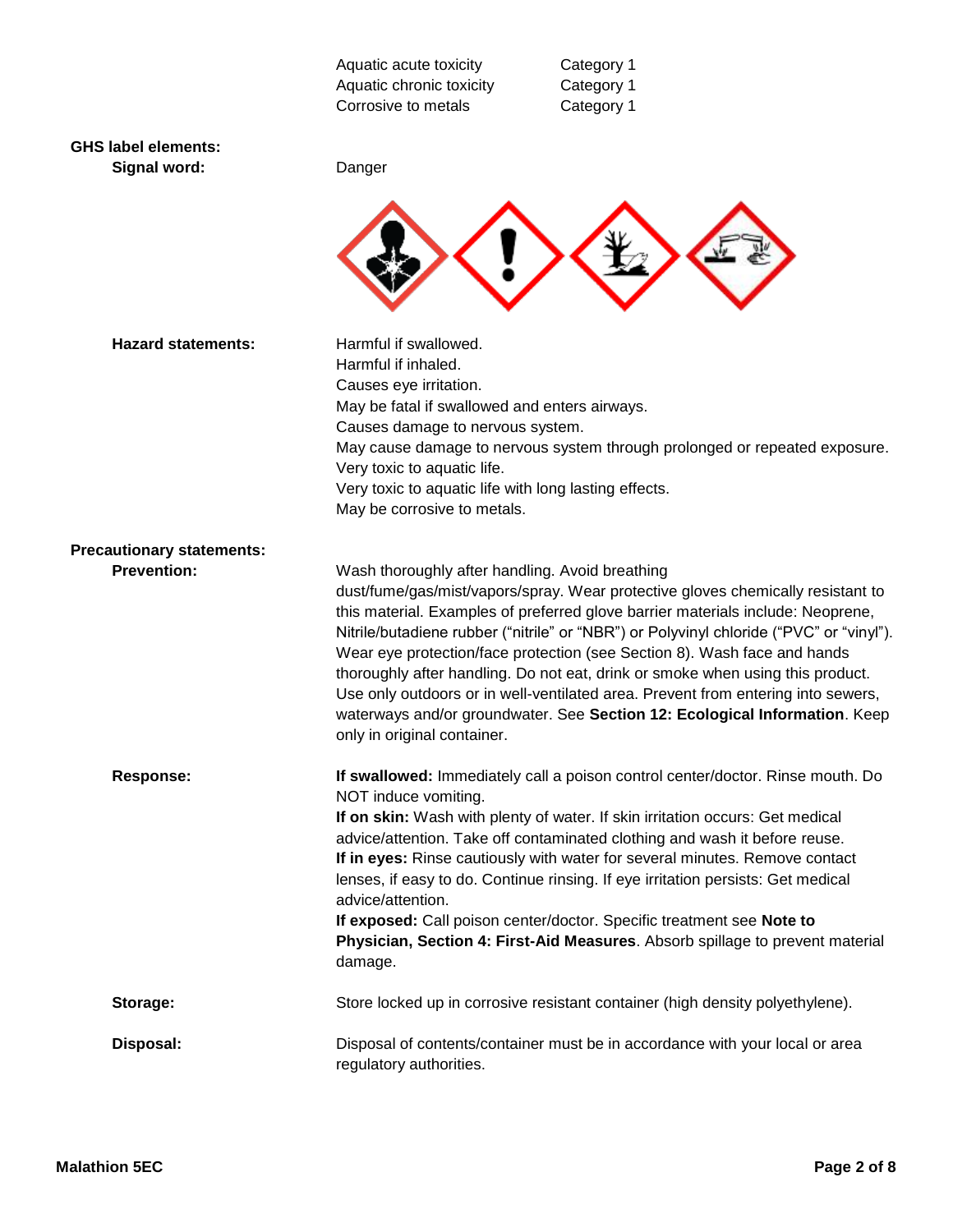| <b>Section 3: Composition Information</b> |          |          |                 |                  |  |
|-------------------------------------------|----------|----------|-----------------|------------------|--|
| <b>Components</b><br>Active Ingredient:   | CAS No.  | % By Wt. | <b>OSHA PEL</b> | <b>ACGIH TLV</b> |  |
| Malathion                                 | 121-75-5 | 57.0%    | N/A             | 10 mg/m $3$      |  |
| Inert Ingredients:                        | N/A      | 43.0%    | N/A             | N/A              |  |

## **Section 4: First-Aid Measures**

 present, after the first 5 minutes, then continue rinsing eyes for at least 10 minutes. Obtain medical attention without **Eye Contact:** Hold eye open and rinse slowly and gently with water for 15 to 20 minutes. Remove contact lenses, if delay, preferably from an ophthalmologist.

 person sip a glass of water if able to swallow. Do not induce vomiting unless told to do so by the poison control center or **If Swallowed:** Call a poison control center or doctor immediately for treatment advice. Rinse mouth with water, have doctor. Do not give anything by mouth to an unconscious person. Have product label with you when calling a poison control center or doctor.

**Skin Contact:** Immediately flush skin with water for 15 minutes while removing contaminated clothing and shoes. Get medical attention if symptoms occur. Wash clothing before reuse. Destroy contaminated leather items such as shoes, belts, and watchbands.

**If Inhaled:** Move person to fresh air. If person is not breathing, call 911 or an ambulance, then give artificial respiration, preferably mouth-to-mouth, if possible. Call a poison control center or doctor for further treatment advice.

**Note to Physician:** This product may cause cholinesterase inhibition. Atropine is antidotal. 2-PAM may be effective as an adjunct to Atropine. May pose an aspiration pneumonia hazard. Contains petroleum distillate.

# **Section 5: Fire Fighting Measures**

 Material will decompose rapidly when exposed to heat (>212oF/100oC) and flame, increasing the risk of explosion. Thermal decomposition during a fire can produce fumes and irritating gases. **Fire Hazards:** Closed containers may rupture if exposed to excess heat or flame due to a build-up of internal pressure.

 **Lower flammable limit (% by volume):** N/A  **Upper flammable limit (% by volume):** N/A **Flammability classification (OSHA 29 CFR 1910.1200):** Combustible **Flash point:** 155°F (68.3°C)

 **Fire Fighting Procedures:** Keep people away. Isolate fire and deny unnecessary entry. Evacuate the area and fight the fire from upwind at a safe distance to avoid hazardous vapors or decomposition products. Dike and collect fireextinguishing water to prevent environmental damage and excessive waste runoff.

 **Firefighting media:** Use dry foam, dry chemical, carbon dioxide, or water fog when fighting fires involving this product. Do not use water jet, as this may spread burning material. Minimize the use of water to avoid environmental contamination. Contain all runoff.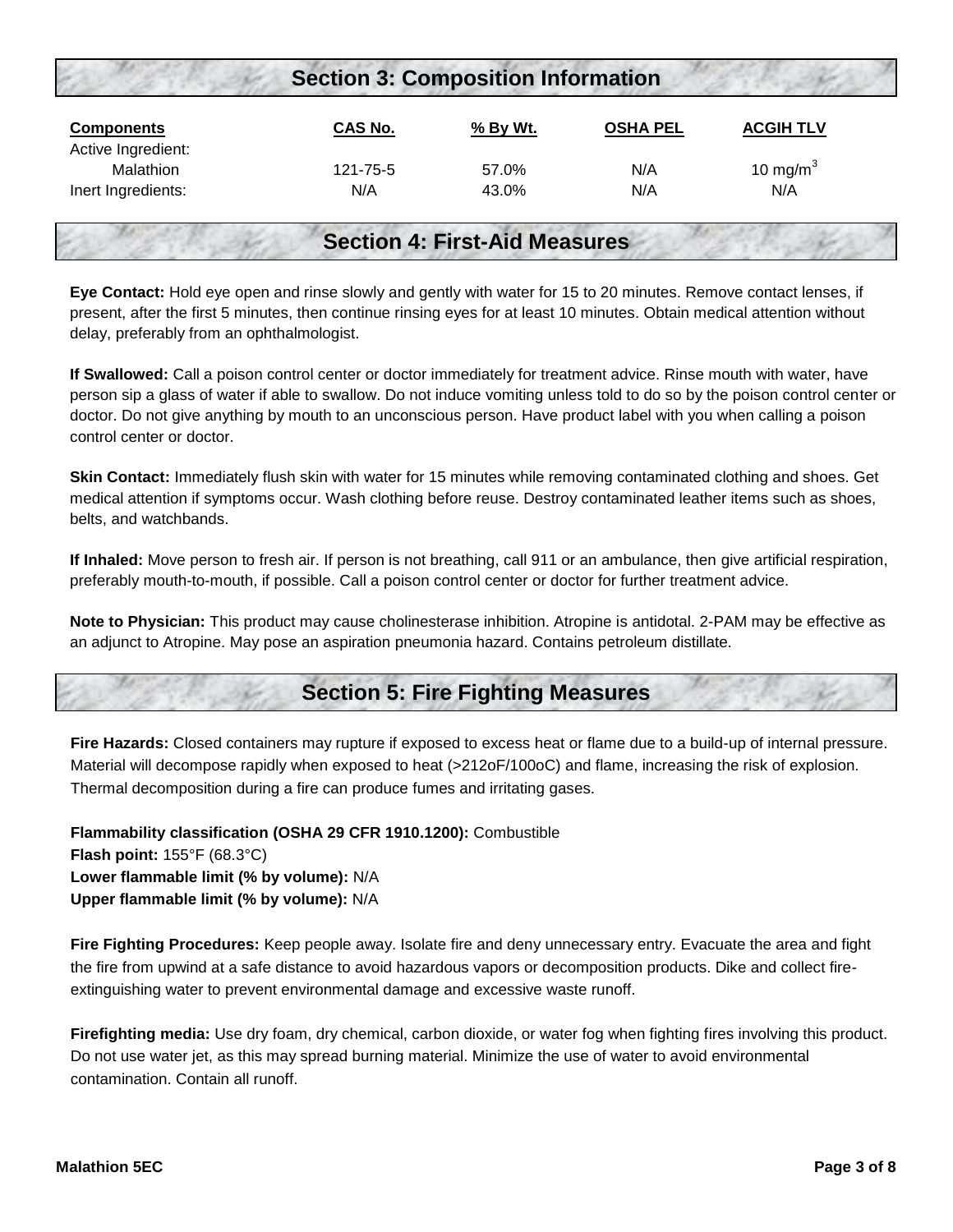**Special Protective Equipment for Firefighters:** Wear positive-pressure self-contained breathing apparatus (SCBA) and protective firefighting clothing (includes firefighting helmet, coat, trousers, boots, and gloves). Use full face shield and operate in positive pressure mode. Avoid contact with this material during firefighting operations. If contact is likely, change to full chemical resistant firefighting clothing with self-contained breathing apparatus. If this is not available, wear full chemical resistant clothing with self-contained breathing apparatus and fight fire from a remote location. For protective equipment in post-fire or non-fire clean-up situations, refer to the relevant sections.

**Hazardous Combustion Products:** Oxides of sulfur and phosphorus-containing compounds. Incomplete combustion may lead to formation of carbon monoxide and/or other asphyxiants.

**NFPA:** Health: Flammability: Reactivity:

**3 2 0** 

**(Rating: 4-Extreme, 3-High, 2-Moderate, 1-Slight, 0-Insignificant)** 

# **Section 6: Accidental Release Measures**

## **Steps to be taken if Material is Released or Spilled:**

 absorbent material, sweep up. Collect in suitable and properly labeled containers. Large spills: Contact Drexel Contain spilled material if possible. Small spills: Contain and absorb spilled material with inert, non-combustible Chemical Co. for clean-up assistance. See Section 13: Disposal Considerations, for additional information.

## **Personal Precautions:**

 appropriate safety equipment. For additional information, refer to Section 8: Exposure Controls and Personal • Isolate area. Keep unnecessary and unprotected personnel from entering the area. Refer to Section 7, Handling, for additional precautionary measures. Spilled material may cause a slipping hazard. Ventilate area of leak or spill. Use Protection.

**Environmental Precautions:** Prevent spilled material from entering into soil, ditches, sewers, waterways and/or groundwater. See **Section 12: Ecological Information.** 

# **Section 7: Handling and Storage**

## **KEEP OUT OF REACH OF CHILDREN**

- **Handling: General Handling:** Avoid contact with eyes, skin, and clothing. Wash thoroughly with soap and water protective equipment when handling. Keep away from heat, sparks and flame. See Section 8: Exposure after handling. Do not swallow. Avoid breathing vapor. Use with adequate ventilation. Wear chemical Controls and Personal Protection.
- **Storage:** Store locked up in a cool, dry, well-ventilated area designated specifically for pesticides and away from heat sources. Keep in original containers and keep containers closed when not in use. Never heat above 131°F (55°C), and do not store for long periods of time at a temperature in excess of 77°F (25°C). Do not store near children, food, foodstuffs, drugs or potable water supplies.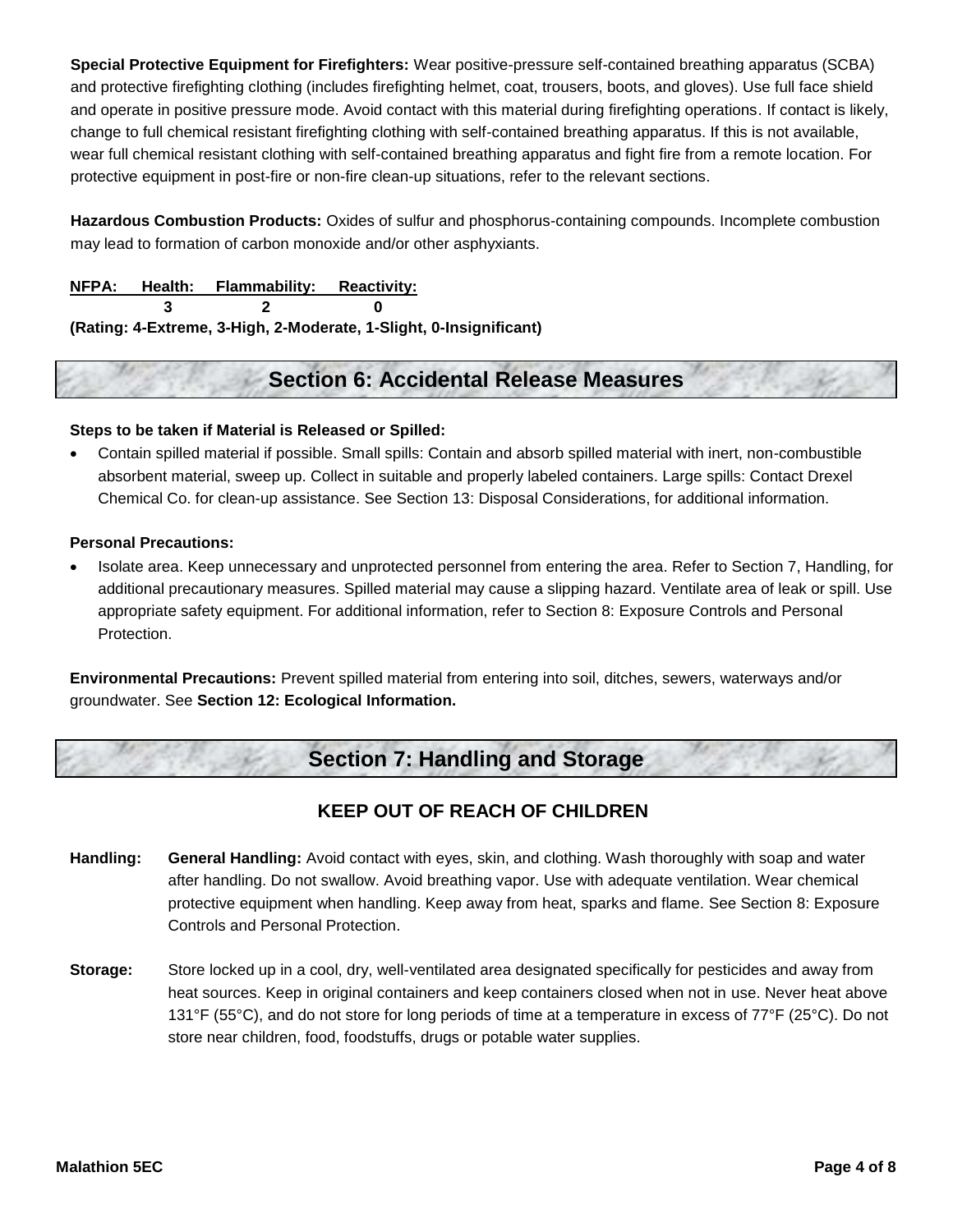# **Section 8: Exposure Controls / Personal Protection**

### **Exposure Limits: (8-Hour TWA): Malathion 15 mg/m3 (Skin); 1mg/m3 (Inhalable)**

#### **Personal Protection:**

**Eye/Face Protection:** Wear safety glasses with side shields or chemical splash goggles to prevent vapors or mists from entering the eyes. If using a full face shield, always use safety glasses or goggles along with the face shield to ensure adequate protection of the eyes.

 work area. Remove contaminated clothing immediately, wash skin area with soap and water, and launder clothing **Skin Protection:** Use protective clothing chemically resistant to this material. Selection of specific items such as face shield, boots, apron, or full body suit will depend on the task. Safety shower should be located in immediate before reuse or dispose of properly. Items which cannot be decontaminated, such as shoes, belts and watchbands, should be removed and disposed of properly.

**Hand protection:** Use gloves chemically resistant to this material. Examples of preferred glove barrier materials include: Neoprene, Nitrile/butadiene rubber ("nitrile" or "NBR") or Polyvinyl chloride ("PVC" or "vinyl").

 limit requirements or guidelines. When handling in enclosed areas, when large quantities of mists are generated removing cartridge with a prefilter approved for pesticides (MSHA/NIOSH approval number prefix TC-23C) or a **Respiratory Protection:** Respiratory protection should be worn when there is a potential to exceed the exposure or prolonged exposure is possible in excess of the 8-houir TWA, use a respirator with either an organic vaporcanister approved for pesticides (MSHA/NIOSH approval number prefixTC-14G).

 **Ingestion:** Avoid ingestion of even very small amounts; do not consume or store food or tobacco in the work area; wash hands and face before smoking or eating.

#### **Engineering Controls:**

 **Ventilation:** When handling this product proper ventilation is required to maintain exposure below the 8-hour TWA. Ventilate all transport vehicles prior to unloading. Facilities storing or utilizing this material should be equipped with and eyewash facility and safety shower.

# **Section 9: Physical and Chemical Properties**

| <b>Physical State:</b>       | Liquid              |
|------------------------------|---------------------|
| Color:                       | Golden              |
| Odor:                        | Mercaptan           |
| <b>Flash Point:</b>          | $155^{\circ}$ F     |
| Vapor Pressure (mmHg):       | 24.8                |
| <b>Boiling Point:</b>        | $>300^{\circ}$ F    |
| Vapor Density (air = 1):     | N/A                 |
| Bulk Density ( $H_2O = 1$ ): | $1.07$ g/cc         |
| <b>Freezing Point:</b>       | N/A                 |
| <b>Solubility in water:</b>  | Emulsifies          |
| pH:                          | 3 - 5 (5% solution) |
| <b>Viscosity:</b>            | N/A                 |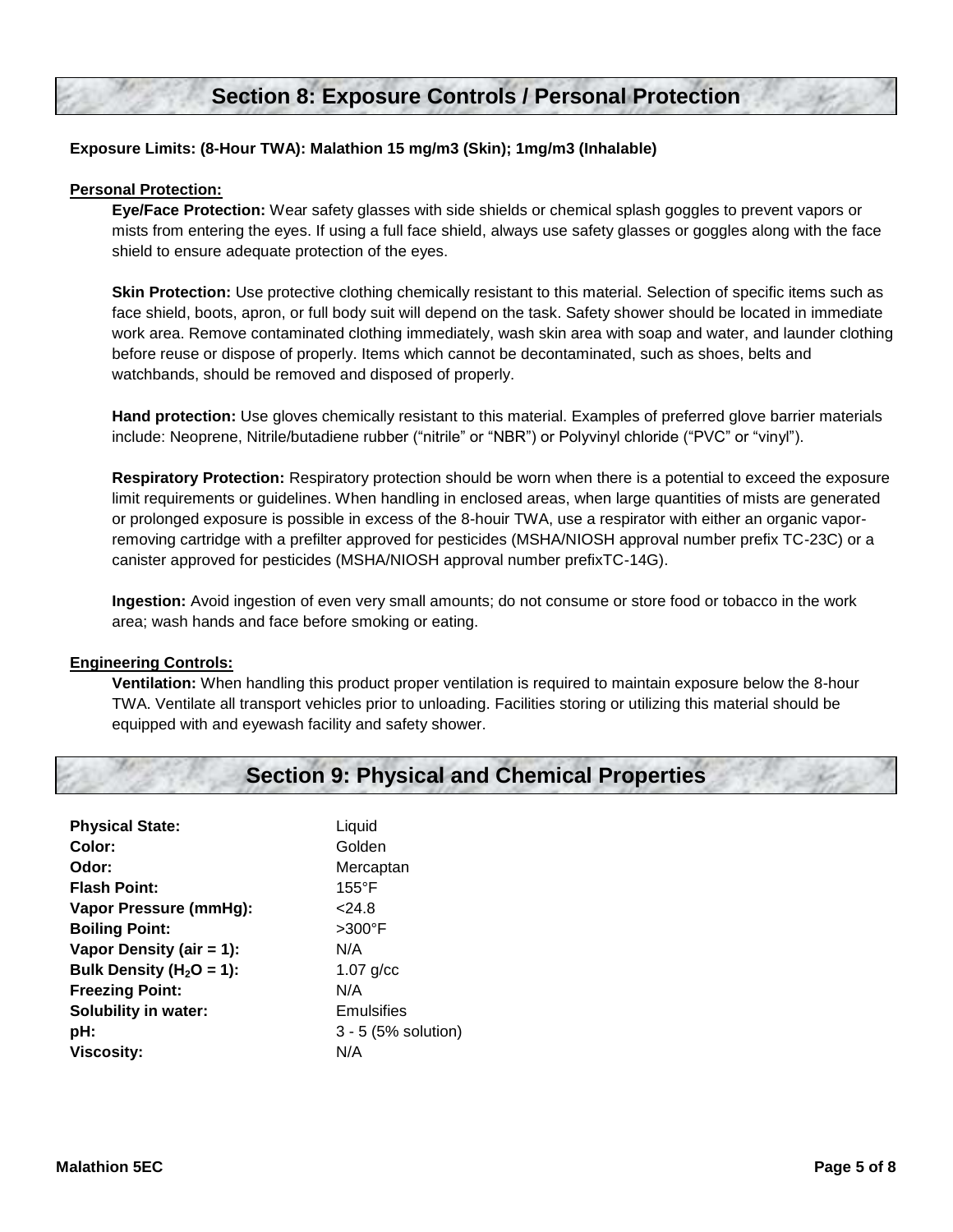# **Section 10: Stability and Reactivity**

**Stability/Instability:** Thermally stable if handled at typical use temperatures and in closed containers.

**Conditions to Avoid:** Avoid heat of open flame. Avoid high temperatures above 130°F (54.4°C). Avoid reducing agents.

**Incompatible Materials:** Malathion can corrode iron, steel, tin plate and copper.

**Hazardous Polymerization:** Will not occur

**Thermal Decomposition:** Can include oxides of sulfur and phosphorus-containing compounds. Incomplete combustion may lead to formation of carbon monoxide and/or other asphyxiants.

# **Section 11: Toxicological Information**

Information provided for the active ingredient Malathion:

## **Acute Toxicity:**

**Ingestion:** 

Oral, LD50, (rat): >550 mg/kg

#### **Dermal:**

Dermal, LD50, (rabbit): >2,000 mg/kg

#### **Inhalation:**

• Inhalation, 4 h, LC50, (rat):  $>5.2$  mg/l

### **Eye Irritation:**

Slightly irritating (rabbit)

#### **Skin Irritation:**

Slightly irritating (rabbit)

#### **Sensitization Skin:**

Non-sensitizer (guinea pig)

#### **Chronic Toxicity:**

None known

#### **Carcinogenicity:**

Not listed as carcinogenic by ACGIH, IARC, OSHA or NTP

#### **Teratogenicity, mutagenicity, and other reproductive effects:** None known

# **Section 12: Ecological Information**

The information presented here is for the active ingredient Malathion.

### **ENVIRONMENTAL FATE:**

 This product is toxic to birds, fish, aquatic invertebrates, aquatic life, and stages of amphibians and highly toxic to bees.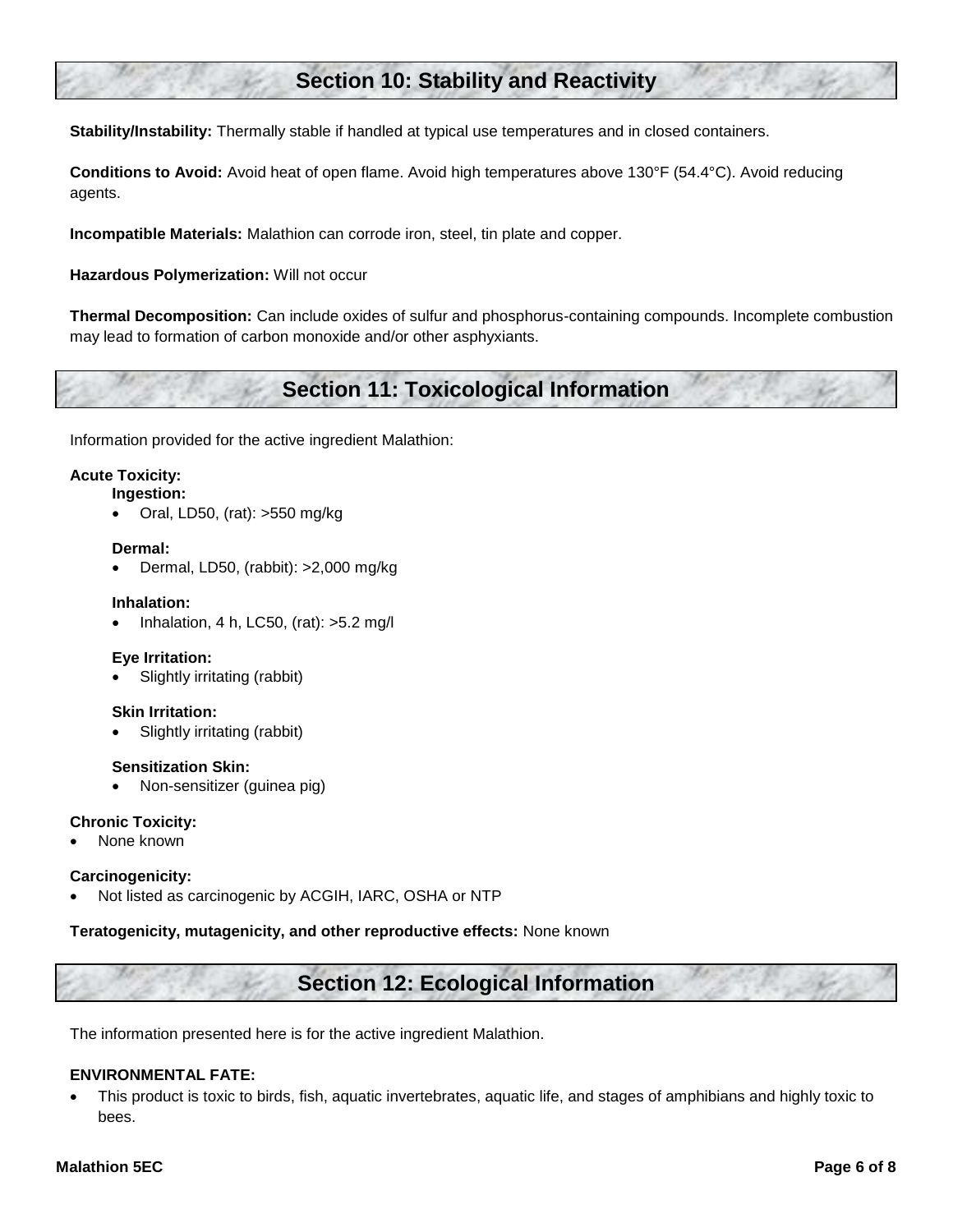#### **Persistence and Degradability:**

Medium mobility, readily biodegradable

#### **Aquatic Toxicity:**

- Daphnia magna, 48 h, EC50: 0.72 mg/L
- Green Algae, 72 h, LC50: 4.06 mg/L
- Rainbow Trout, 96 h, LC50: 0.18 mg/kg

#### **Bird Toxicity:**

- Bobwhite Quail, LD50: 359 mg/kg
- Mallard Duck, LD50: 1485 mg/kg

# **Section 13: Disposal Considerations**

 If wastes and/or containers cannot be disposed of according to the product label directions, disposal of this material must be in accordance with your local or area regulatory authorities. This information presented below only applies to the material as supplied. The identification based on characteristic(s) or listing may not apply if the material has been used or otherwise contaminated. It is the responsibility of the waste generator to determine the toxicity and physical properties of the material generated to determine the proper waste identification and disposal methods in compliance with applicable regulations. If the material as supplied becomes a waste, follow all applicable regional, national and local laws.

# **Section 14: Transport Information**

#### **DOT (<19.5 gals):** Not regulated

**DOT (>119 gals):** UN-3082, Environmentally hazardous substances, liquid, n.o.s., (Malathion), 9, PG-III, Marine pollutant, RQ 100 lbs.

**IMDG/IMO (vessel):** UN-3082, Environmentally hazardous substances, liquid, n.o.s., (Malathion), 9, PG-III, Marine pollutant, RQ 100 lbs.

**IATA/ICAO (air):** UN-3082, Environmentally hazardous substances, liquid, n.o.s., (Malathion), 9, PG-III, Marine pollutant, RQ 100 lbs.

**Freight Description:** Agricultural Insecticide, Liquid, N.O.S.

#### **ERG Guide No.:** 171

This information is not intended to convey all specific regulatory or operational requirements/information relating to this product. Additional transportation system information can be obtained through an authorized sales or customer service representative. It is the responsibility of the transporting organization to follow all applicable laws, regulations and rules relating to the transportation of the material.

## **Section 15: Regulatory Information**

#### **OSHA Hazard Communication Standard:**

- **This product is a "Hazardous Chemical" as defined by the OSHA Hazard Communication Standard, 29 CFR 1910.1200.**
- **EPA FIFRA INFORMATION:**